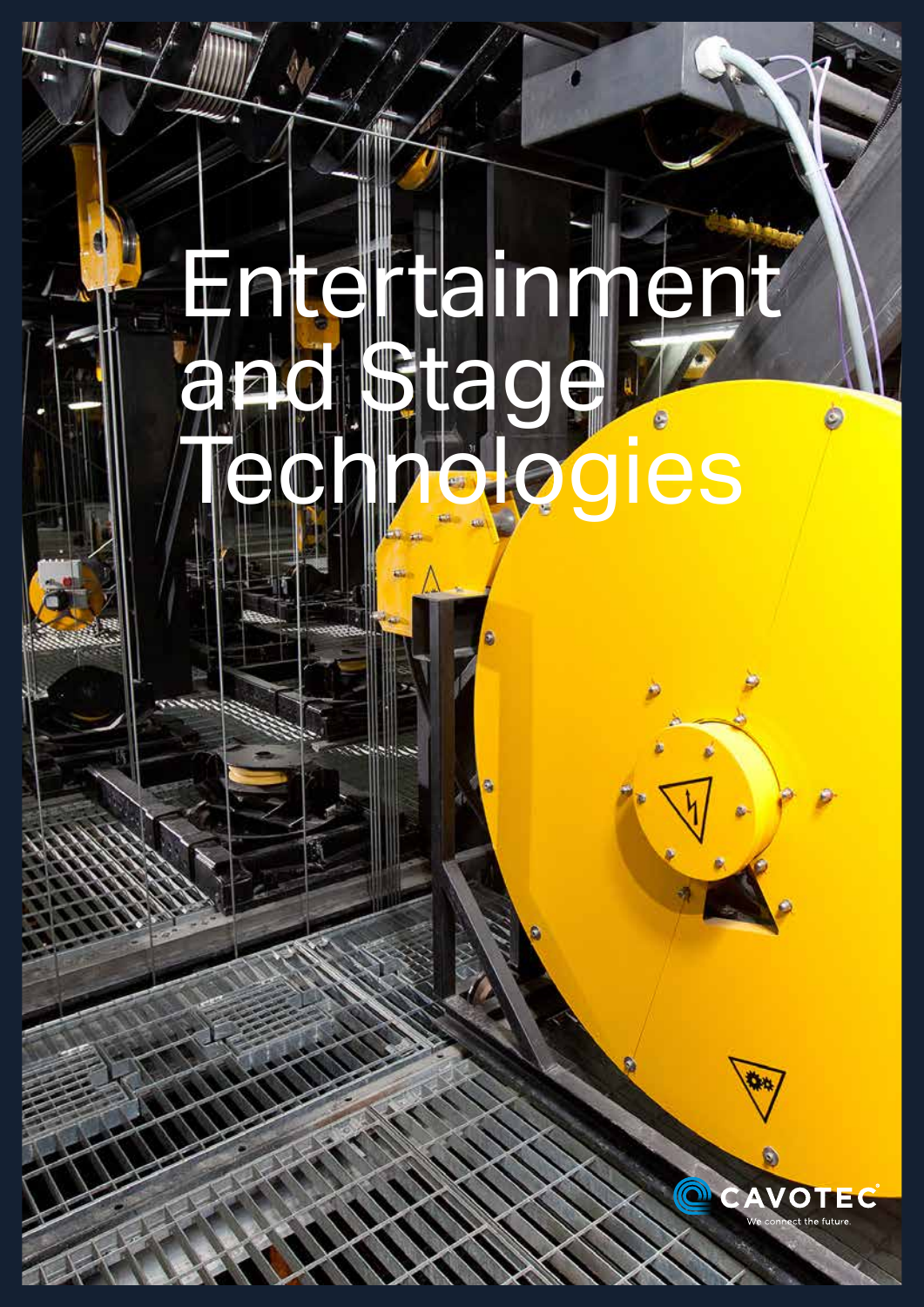**Cavotec is a leading cleantech company that designs and delivers connection and electrification solutions to enable the decarbonization of ports and industrial applications.**

Cavotec manufactures advanced power and control systems that are used in entertainment venues and theatres all over the world.

Cavotec's advanced engineering capabilities ensure we can design and manufacture our systems to meet the most demanding project requirements and customer specifications.

Cavotec has extensive experience of providing customised solutions for the safe and efficient transmission of energy, signals and data, as well as liquid and gaseous media. By integrating our technical know-how and in-depth market knowledge we ensure a reliable, safe, and cost-effective solution for our clients. We offer close support to our clients in the design, installation, testing and commissioning stages, as well as providing a full service programme throughout our systems' life-cycle.

Light, sounds and visual effects become even more spectacular with Cavotec's systems.

#### We provide solutions for:

- Theatres and operas
- TV studios
- Congress and concert halls
- Auditoriums
- Sports halls
- Media centres
- Churches
- Fun parks

### Our power and control systems are used for:

#### Lighting bridges and canopies

Our spring and motorised reel systems, plug and socket systems and radio remote controls (RRC) are used to power and control spotlights, microphones and loudspeakers.

#### Hoisting equipment

Our RRC and video solutions ensure the safe transmission of power and data to control winches, gallery retrieval systems and special effects.

#### Stage lifts

Our RRC systems enable the reliable transmission of control and bus signals and electrical power to junction boxes.

#### Revolving stages

With our slip ring systems, plugs and sockets and RRC systems, we are ensure the transmission of air, water, hydraulic oil, and audio, video, and bus signals for revolving stages.





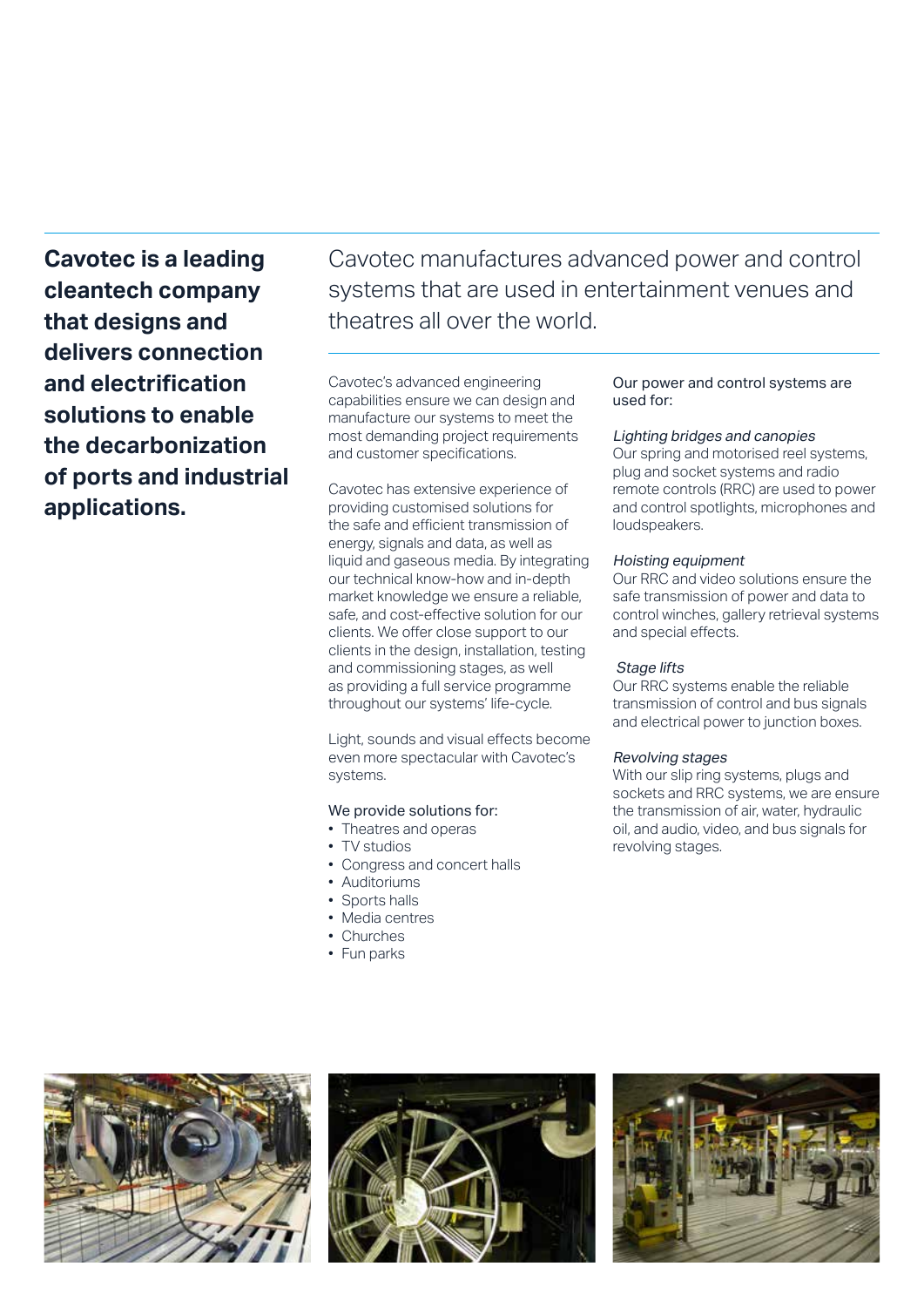**References** Cultural Center Gummifabriken Sweden

Spring cable reels (2017)

Stavros Niarchos Foundation Cultural Centre Athens, Greece Spring cable reels (2016)

Halle Münsterland, Germany Spring cable reels (2016)

Cuvilliés-Theater München, Germany Slipring unit (2016)

Kulturpalast Dresden, Germany Spring cable reels (2016)

Halle E+G MuseumsQuartier Wien, Austria Slipring unit (2016)

Volkstheater Wien, Austria Spring cable reels (2015)

Lappia talo Theatre, Finland Slip ring unit (2015)

Turkmenexpo Ashgabat, Turkmenistan Spring cable reels (2014)

Staatstheater Braunschweig, Germany

Slip ring (2014)

Victoria Theatre and Concert Hall, Singapore

Spring cable reels (2014)

Astana Opera and Theatre, Republic of Kazakhstan Spring and motorised cable reels (2013)

Zorlu Center Istanbul, Turkey Spring cable reels (2013)

Svenska Teatern Helsinki, Finland Spring cable reels (2012)

Hessisches Staatstheater Wiesbaden, Germany Slip ring (2012)

Bayreuther Festspiele, Germany Slip ring unit for revolving stage (2012)

Frankfurt Mousonturm, Germany Spring cable reels (2012)

Novello Theatre London, United Kingdom Slip ring unit for revolving stage (2011)

Opera Graz, Austria Slip ring unit for revolving stage (2011)

Bolshoi Theatre Moscow, Russia Motorised cable reels for microphones (2011)

Svenska Teatern Helsinki, Finland Slip ring unit for revolving stage and Radio remote controls (2011)

Qatar Education City Convention Centre, Qatar Spring cable reels for lightning bars incl. fibre optic system (2010)

Bolshoi Theatre Moscow, Russia Motorised cable reels (2010)

Stadttheater Giessen, Germany Slip ring unit for revolving stage (2010)

The Onassis House of Letters and Arts, Greece Spring cable reels for lightning

bars (2010)

Teatre Lliure Barcelona, Spain Spring cable reels (2010)

Harpa Concert Hall, Iceland Spring cable reels (2010)

Musikhochschule Frankfurt, Germany

Spring cable reels (2010)

House of Music and Art, Oman Spring cable reels for audio system (2009)

Staatstheater Nürnberg, Germany Slip ring unit for revolving stage  $(2009)$ 

Theater am Potsdamer Platz Berlin, Germany Slipring (2009)

Colosseum Theater Essen, Germany Slipring (2009)

Theater Stadtallendorf, Germany Spring cable reels (2009)

Dramaten Gothenburg, Sweden Spring cable reels (2008)

Malmö Arena, Sweden Spring cable reels for display cube  $(2008)$ 

Seoul Arts Center, Republic of Korea

Motorised cable reels (2008)

Gymnasium Sulzbach, Germany Spring cable reels (2008)

Esplanade - Theatres, Singapore Spring cable reels for lightning bars (2007)

Konzerthaus Dortmund, Germany Special spring reels for audio system (2006)

The Royal Danish Playhouse, Denmark Motorised cable reels and cable

chain (2006)

Four Danish Theatres Radio remote controls (2006)

Copenhagen Opera House, Denmark

Motorised reels (2004)

Theatre Nijmegen, Netherlands Spring reels (2003)

Deutsche Oper am Rhein, Germany Motorised and spring reels, cable chain (2002)

The Royal Danish Theatre, Denmark Spring reels and motorised reels (2002)

The Royal Danish Theatre, Denmark

Spring cable reels (2001) The Royal Danish Theatre,

Denmark Slipring unit incl. hydr. swivel and cable chain (2000)